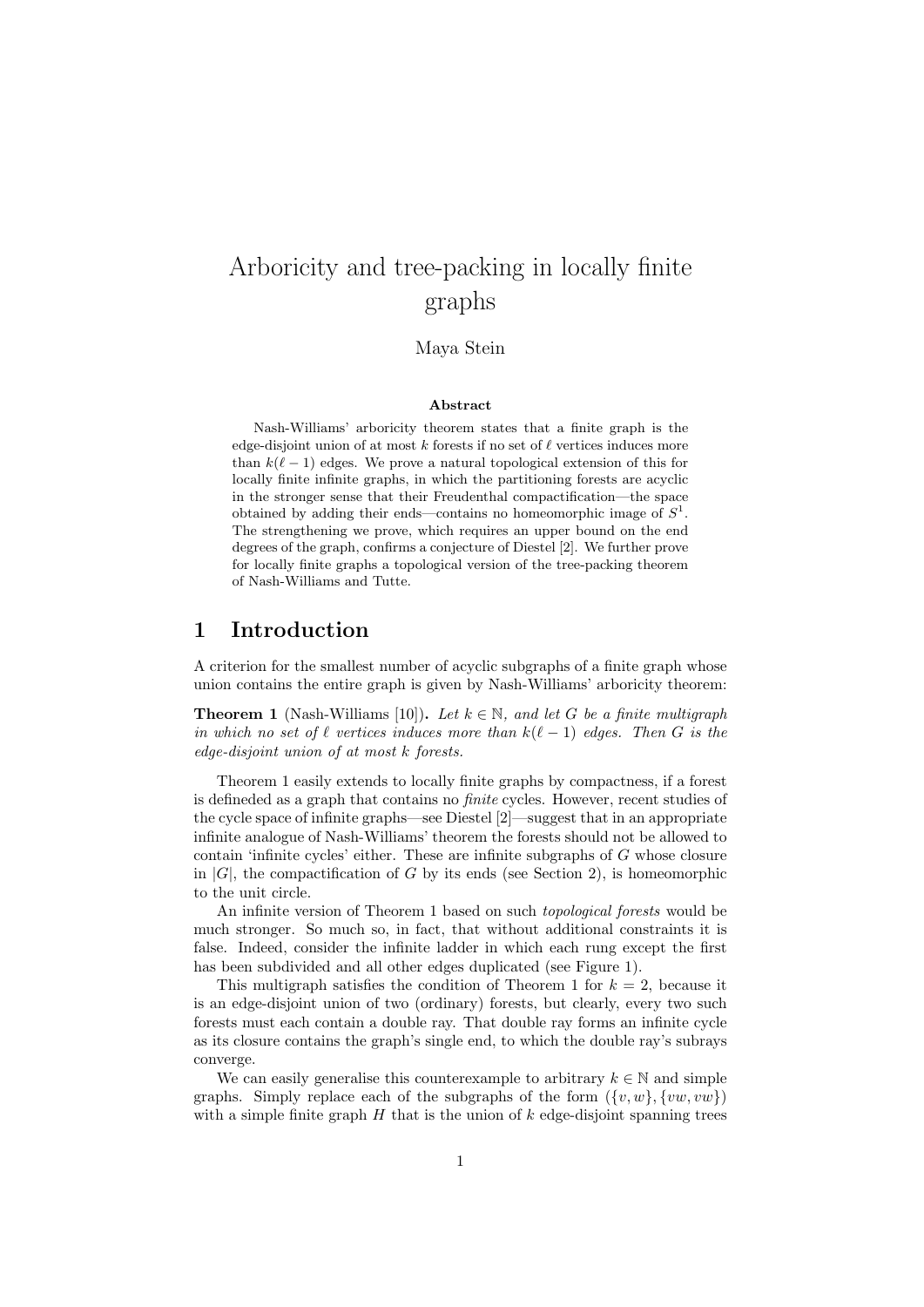

Figure 1: Every two forests partitioning the multigraph contain infinite cycles

(for example  $H = K^{2k}$ ), identifying v, w with distinct vertices of H. Then, as before,  $G$  is an edge-disjoint union of  $k$  ordinary forests, and hence satisfies Nash-Williams' condition that no set of  $\ell$  vertices spans more than  $k(\ell - 1)$ edges. But any partition of  $G$  into  $k$  forests induces such a partition in each copy of H, ie. into spanning trees of H. Each of these contains a  $v-w$  path, so each of our  $k$  forests contains a double ray and thus an infinite cycle. These counterexamples are due to Bruhn and Diestel (personal communication).

In order to generalise Theorem 1 to topological forests, we thus need to impose some further conditions. One natural way to do this is to require local sparseness not only for all finite subgraphs (as in Nash-Williams' condition) but also around ends, eg. by placing an upper bound on their 'degrees'. The degree of an end  $\omega$  is defined in [1] to be the supremum of the cardinalities of sets of edge-disjoint rays in  $\omega$  (for details, see Section 2). So, the counterexamples above each have an end of degree  $\geq 2k$ . It is not difficult to construct others whose end has degree exactly  $2k$ . Just choose H such that it contains a vertex of degree  $k$  and identify this vertex with  $v$ .

The following conjecture of Diestel [2], whose proof is the main result of this paper, is therefore best possible in this sense:

**Theorem 2.** Let  $k \in \mathbb{N}$ , and let G be a locally finite graph in which no set of  $\ell$  vertices induces more than  $k(\ell - 1)$  edges. Further, let every end of G have degree  $\langle 2k.$  Then  $|G|$  is the edge-disjoint union of at most k topological forests in  $|G|$ .

Although, as we have seen, the bound of  $2k$  in Theorem 2 cannot be reduced, the theorem has no direct converse: a partition into  $k$  topological forests does not force all end degrees to be small. The  $N \times N$  grid, for example, is an edgedisjoint union of two topological forests (its horizontal vs. its vertical edges), but its unique end has infinite degree.

Our second topic in this paper is how to extend the well-known tree-packing theorem of Nash-Williams and Tutte. This will be treated in Section 5, which has been entirely contributed by Bruhn and Diestel. We need a standard definition: an edge is said to *cross* a given vertex-partition of a graph  $G$  if it has its endvertices in distinct partition sets.

Theorem 3 (Nash-Williams [9], Tutte [13]). For a finite multigraph G the following statements are equivalent:

- (i) G contains k edge-disjoint spanning trees;
- (ii) every partition of  $V(G)$ , into  $r \in \mathbb{N}$  sets say, is crossed by at least  $k(r-1)$ edges of G.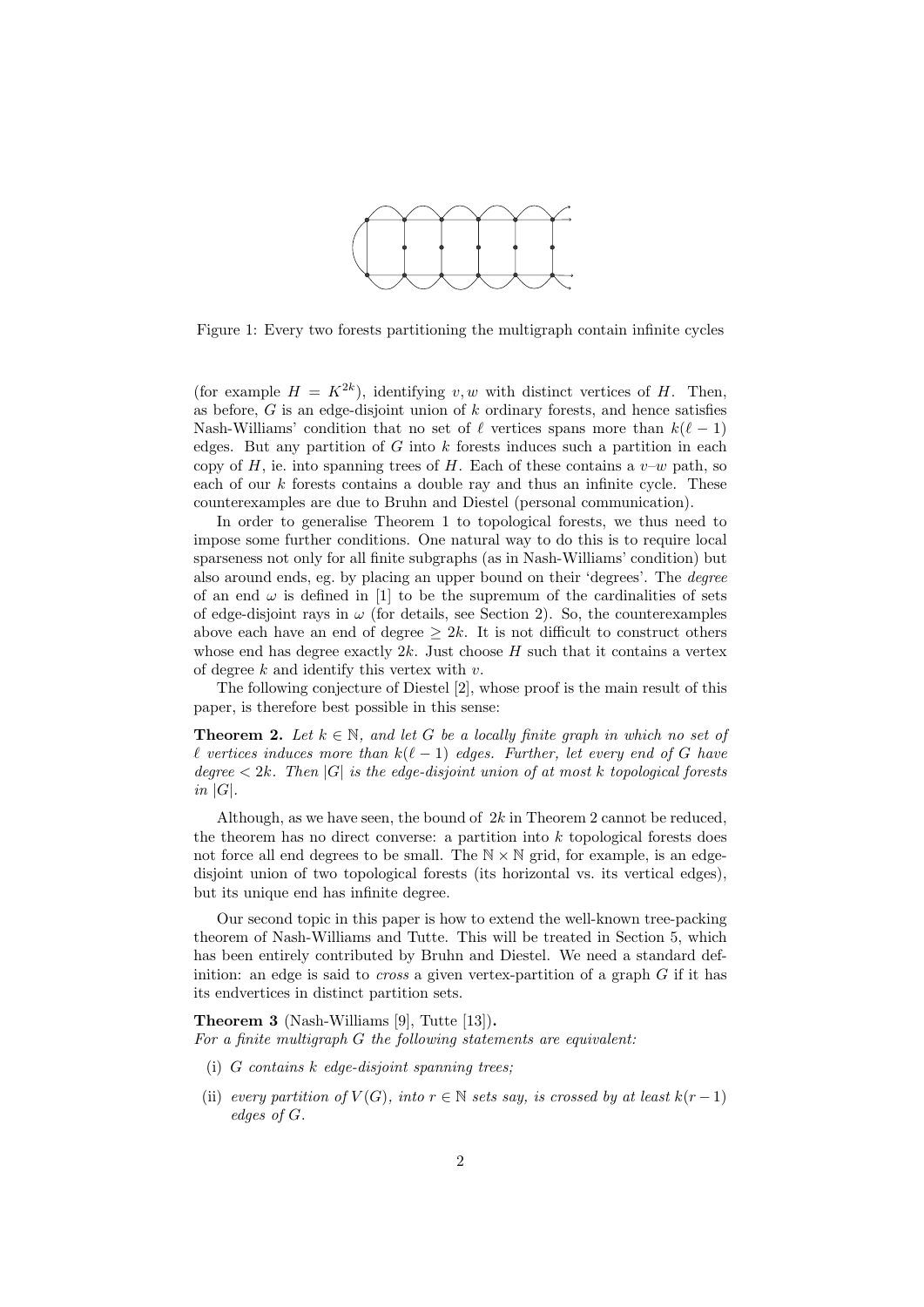Nash-Williams [11, Conj.A] conjectured that Theorem 3 should extend to countable graphs. This was disproved by Oxley [12], who constructed a locally finite graph that satisfies (ii) for  $k = 2$  but has no two edge-disjoint spanning trees. Tutte pursued a different approach: he proved that in a locally finite graph every vertex partition into r parts is crossed by at least  $k(r-1)$  edges if and only if the graph has  $k$  edge-disjoint 'semi-connected' spanning subgraphs. In our topological context, the condition acquires an unexpected natural interpretation: it turns out that the 'semi-connected' spanning subgraphs of a graph  $G$  are precisely those whose closure in the compactification of  $G$  is topologically connected. Furthermore, the closure of every such subgraph contains a topological spanning tree. This then leads to a near-verbatim generalisation of the tree-packing theorem:

Theorem 4. For a locally finite multigraph G the following statements are equivalent:

- (i)  $|G|$  contains k edge-disjoint topological spanning trees;
- (ii) every partition of  $V(G)$ , into  $r \in \mathbb{N}$  sets say, is crossed by at least  $k(r-1)$ edges of G.

# 2 The topological space  $|G|$

The basic terminology we use can be found in Diestel [3]. A 1-way infinite path is called a ray, a 2-way infinite path is a double ray, and the subrays of a ray are its tails. Two rays in a graph  $G$  are *equivalent* if no finite set of vertices separates them; the corresponding equivalence classes of rays are the *ends* of G. We denote the set of ends of G by  $\Omega(G)$ .

Let us define a topology on G together with its ends. This topology was first introduced by Freudenthal  $[7]$  and Jung  $[8]$ . We begin by endowing G itself with the usual topology of a 1-complex. (Thus, every edge is homeomorphic to the real interval  $[0, 1]$ , and the basic open neighbourhoods of a vertex v are the unions of half-open intervals  $[v, z)$ , one for every edge e at v with z an inner point of e.) In order to extend this topology to  $\Omega(G)$ , we take as a basis of open neighbourhoods of a given end  $\omega \in \Omega(G)$  the sets of the form  $C(S, \omega) \cup \Omega(S, \omega) \cup E'(S, \omega)$  where  $S \subseteq V$  is a finite set of vertices,  $C(S, \omega)$  is the component of  $G - S$  in which every ray from  $\omega$  has a tail,  $\Omega(S, \omega)$  is the set of all ends  $\omega' \in \Omega(G)$  whose rays have a tail in  $C(S, \omega)$ , and  $E'(S, \omega)$  is any union of half-edges  $(z, y]$ , one for every  $S-C(S, \omega)$  edge  $e = xy$  of G, with z an inner point of e. Let  $|G|$  denote the topological space thus defined.

It is not overly difficult to see that if  $G$  is locally finite and connected, then  $|G|$  is compact (it is then also known as the Freudenthal compactification of  $G$ ). We shall freely view G and its subgraphs either as abstract graphs or as subspaces of  $|G|$ . For details on  $|G|$ , see Diestel and Kühn [6].

A cut of G separates a set  $S \subseteq V(G)$  from an end  $\omega \in \Omega(G)$  if it meets every ray of  $\omega$  that starts in S. For a subgraph  $H \subseteq G$ , the boundary ∂H of H is the cut  $E(H, G - H)$ ; in particular,  $\partial G = \emptyset = \partial \emptyset$ . A region of G is an induced subgraph which is connected and whose boundary contains only finitely many edges. Note that given a subgraph  $H \subseteq G$  and an end  $\omega \in \Omega(G)$  with  $\omega \notin \overline{H}$ its boundary  $\partial H$  separates  $\omega$  from  $V(H)$ .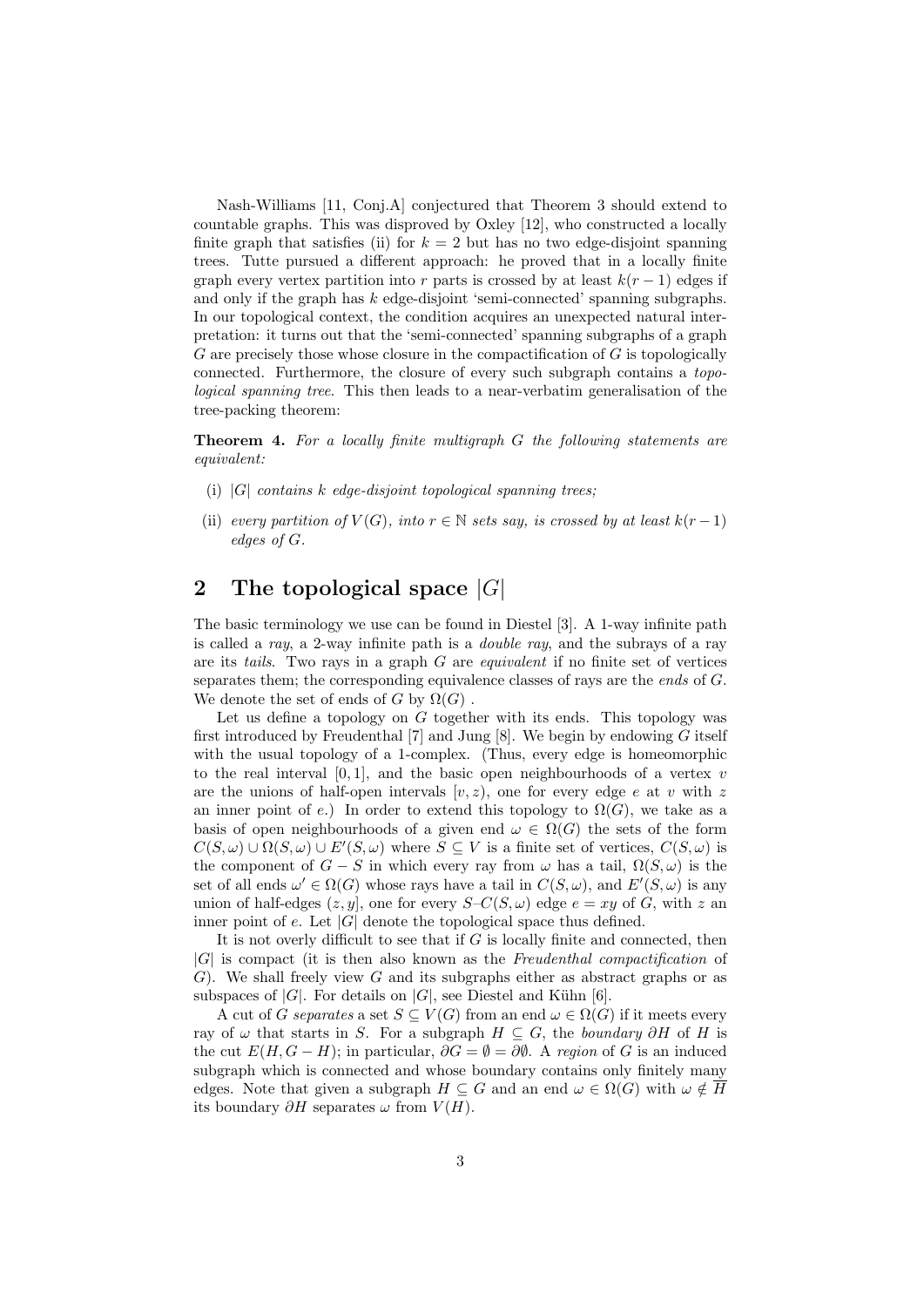An arc is a set  $A \subseteq |G|$  homeomorphic to the unit interval; a circle is a set  $C \subseteq |G|$  homeomorphic to the unit circle. The subset  $C \cap G$  may be viewed as a subgraph of  $G$ , and will then be called a *cycle* of  $G$ . Clearly, this definition includes traditional finite cycles but also allows for infinite cycles, which are disjoint unions of certain sets of double rays. Diestel and Kühn have shown in [5] that for a circle C the closure of  $C \cap G$  coincides with C, we may thus speak of the unique defining circle of a cycle. We need the following theorem.

**Theorem 5** (Diestel and Kühn[4]). Let G be a locally finite graph, and let  $Z \subseteq E(G)$ . Then Z is an element of the cycle space in G if and only if  $|F \cap Z|$ is even for every finite cut  $F$  of  $G$ .

Having adapted the notion of a cycle to our topological viewpoint, we must do the same for forests and, in particular, spanning trees. The closure  $\overline{H}$  in  $|G|$  of a subgraph  $H$  of  $G$  is a topological forest if it contains no circles. A topological spanning tree is a path-connected topological forest in  $|G|$  that contains all vertices of  $G$  (it then also contains all ends and all edges of which it contains inner points). See Diestel and Kühn [6] for more information on topological spanning trees.

A fundamental property of a tree is that it contains a path between any two of its vertices. That is the reason why topological spanning trees are required to be path-connected rather than only topologically connected. The next theorem shows that this makes no difference in our case.

**Theorem 6** (Diestel and Kühn[6]). If G is locally finite, then every closed connected subset of  $|G|$  is path-connected.

It is an open problem whether Theorem 6 extends to arbitrary subsets of  $|G|$ .

Finally, let us see how the vertex degree notion can be extended to the ends of a locally finite graph G. We define the *degree*  $d(\omega) \in \mathbb{N} \cup \{\infty\}$  of an end  $\omega \in \Omega(G)$  as the supremum of the cardinalities of sets of edge-disjoint rays in  $\omega$ . This concept (and a generalisation to end degrees in subgraphs) was introduced in [1], where also the following Mengerian criterion for measuring end degrees can be found.

**Lemma 7.** [1] Let G be a locally finite graph, and let  $\omega \in \Omega(G)$ . Then  $d(\omega)$  $k \in \mathbb{N}$  if and only if k is the smallest integer such that every finite set  $S \subset V(G)$ can be separated from  $\omega$  with a finite cut F of cardinality k.

### 3 Finitely many small cuts cut off all ends

Given a locally finite graph G, a finite set  $S \subseteq V(G)$  and an end  $\omega \in \Omega(G)$  of finite degree  $\lt k$ , Lemma 7 yields a cut of cardinality  $\lt k$  that separates S from  $ω$ , and therefore induces a region  $K<sub>ω</sub> ⊆ G - S$  whose closure contains  $ω$ . Now, if instead of  $\omega$  we consider finitely many ends, each of degree  $\lt k$ , we can easily choose the  $K_{\omega}$  disjoint (because there is a finite set  $S' \supseteq S$  which separates our ends pairwisely).

Cleary, there is also a (possibly infinite) set of regions  $K \subseteq G - S$  with  $|\partial K| < k$  such that every end of degree  $\lt k$  lies in the closure of one of them. But are we still able to choose these regions disjoint? The next lemma gives a positive answer to this question.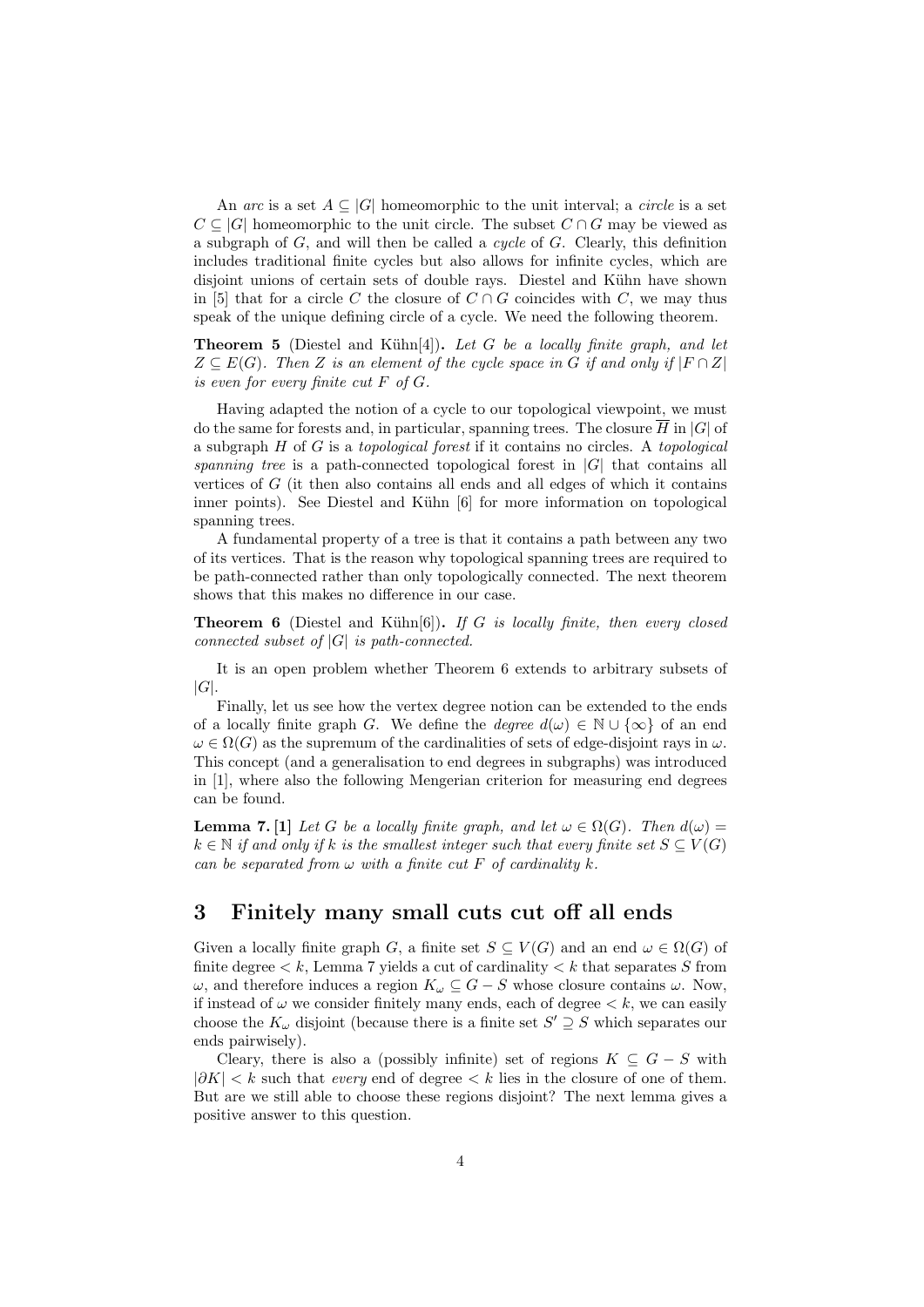**Lemma 8.** Let  $k \in \mathbb{N}$ , let G be a locally finite graph and let  $S \subseteq V(G)$  be finite. Then there is a set K of disjoint regions  $K \subseteq G - S$  of G with  $|\partial K| < k$ , such that for every  $\omega \in \Omega(G)$  with  $d(\omega) < k$  there is a  $K \in \mathcal{K}$  with  $\omega \in \overline{K}$ .

*Proof.* If S is empty, then  $\mathcal{K} := \{G\}$  is as desired, so assume  $S \neq \emptyset$ . We use induction on k to prove the existence of a set  $\mathcal{K}^k$  of disjoint regions of G such that for all  $K \in \mathcal{K}^k$ :

- (i)  $K \subseteq G S$  and  $|\partial K| < k$ ;
- (ii) there is no finite set H such that  $V(K) = \bigcup_{H \in \mathcal{H}} V(H)$  and  $|\partial H| < |\partial K|$ for all  $H \in \mathcal{H}$ .

In addition, we require for all regions  $K' \subseteq G - S$ :

(iii) if  $|\partial K'| < k$  then  $E(K') - \bigcup_{K \in \mathcal{K}^k} E(K)$  is finite.

Then  $\mathcal{K}^k$  is the desired set K of the lemma. Indeed, consider an end  $\omega \in \Omega(G)$ with  $d(\omega) < k$ , and let  $R \in \omega$ . By Lemma 7, there is a region  $K' \subseteq G - S$  of G with  $\omega \in \overline{K'}$  such that  $|\partial K'| < k$ . By (iii),  $E(K') - \bigcup_{K \in \mathcal{K}^k} E(K)$  is finite. Hence, R has only finitely many of its edges outside  $\bigcup_{K \in \mathcal{K}^k} E(K)$ . Thus, since the  $K \in \mathcal{K}$  are pairwise disjoint, there is a  $K \in \mathcal{K}$  such that R has a tail in K, implying  $\omega \in \overline{K}$ , as desired.

Put  $\mathcal{K}^1 := \emptyset$ , a choice which trivially satisfies (i) and (ii), and also (iii) because  $S \neq \emptyset$  and we may suppose G to be connected (thus, the only  $K' \subseteq G-S$ with  $|\partial K'| < 1$  is  $K' = \emptyset$ ). So assume we already found a set  $\mathcal{K}^{k-1}$  satisfying (i)–(iii); we show the existence of the set  $\mathcal{K}^k$ .

Let  $H_1, H_2, \ldots$  be an enumeration of all regions  $H \subseteq G - S$  of G with  $|\partial H| < k$  and  $E(H) - \bigcup_{K \in \mathcal{K}^{k-1}} E(K)$  infinite (there are only countably many such regions as  $E(G)$  is countable). From the  $H_i$  and  $\mathcal{K}^{k-1}$  we construct a sequence of subgraphs  $L_i \subseteq G - S$  as follows. Put  $L_0 := \bigcup_{K \in \mathcal{K}^{k-1}} K$ , and let for  $i \in \mathbb{N}$ 

$$
L_i := L_{i-1} \cup H_i \text{ if } \partial H_i \cap E(L_{i-1}) = \emptyset
$$

and  $L_i := L_{i-1}$  otherwise. It is easily shown by induction that for all  $i \in \mathbb{N}$ each component of  $L_i$  is a region that sends less than k edges to the rest of G. Now, put  $L := \bigcup_{i=1}^{\infty} L_i$  and let  $\mathcal{K}^k$  be the set of the components of L. Note that  $\bigcup_{K \in \mathcal{K}^k} K = L \subseteq G - S$  and that the  $K \in \mathcal{K}^k$  are induced subgraphs of G. Furthermore,  $|\partial K| < k$  for each  $K \in \mathcal{K}^k$ , as otherwise there would already have been a component K' of  $L_i$  with  $|\partial K'| \geq k$  for some  $i \in \mathbb{N}$  (just choose i such that  $L_i$  contains at least k vertices which are incident with edges in  $\partial K$  plus finite paths that connect these vertices pairwisely). Thus,  $\mathcal{K}^k$  is a set of disjoint regions for which (i) holds.

Let us show (ii). Suppose there are a  $K \in \mathcal{K}^k$  and a finite set H such that  $V(K) = \bigcup_{H \in \mathcal{H}} V(H)$  and  $|\partial H| < |\partial K|$  for all  $H \in \mathcal{H}$ . By (i),  $|\partial K| < k$ , thus,  $|\partial H| < k - 1$  for all  $H \in \mathcal{H}$ . Then (iii) for  $k - 1$  yields that  $E(H)$  –  $\bigcup_{K' \in \mathcal{K}^{k-1}} E(K')$  is finite for all  $H \in \mathcal{H}$ . As  $|\mathcal{H}| < \infty$  and  $\partial H$  is bounded for all  $H \in \mathcal{H}$ , also  $E(K) - \bigcup_{H \in \mathcal{H}} E(H)$  is finite, implying that  $E(K) - \bigcup_{K' \in \mathcal{K}^{k-1}} E(K')$  is finite. Hence K contains none of the  $H_i$  used in the construction of  $\mathcal{K}^k$ , and thus  $K = K'$  for some  $K' \in \mathcal{K}^{k-1}$ , contradicting (ii) for  $k-1$ .

Finally, we prove (iii). Suppose there is a region  $K' \subseteq G - S$  of G with  $|\partial K'| < k$  such that  $E(K') - \bigcup_{K \in \mathcal{K}^k} E(K) = E(K') - E(L)$  is infinite. Assume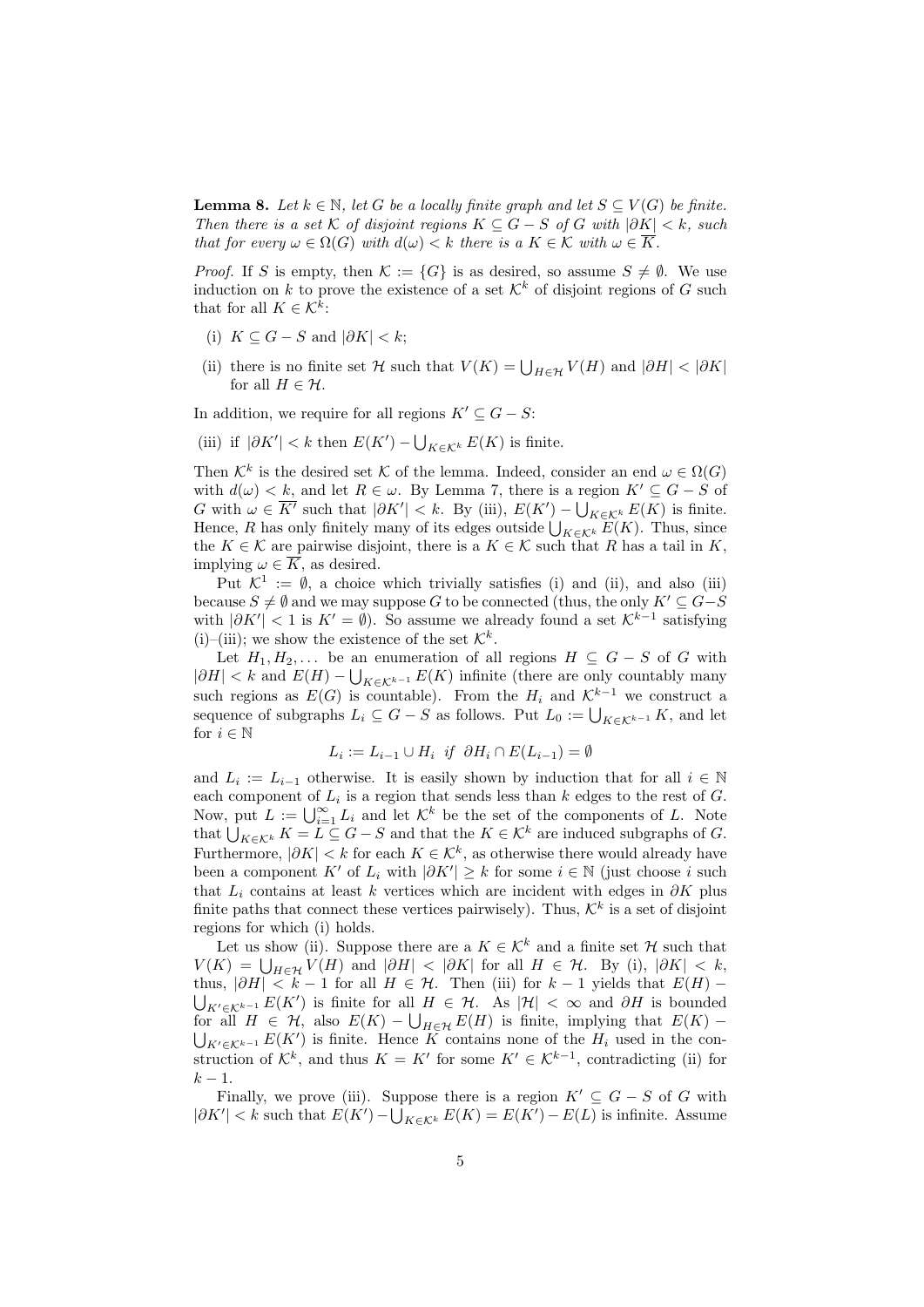K' is chosen with  $|\partial K' \cap E(L)|$  minimal. Because  $K' = H_j$  for some  $j \in \mathbb{N}$ , there is a  $K \in \mathcal{K}^k$  that contains edges of  $\partial K'$ , as otherwise  $\partial K' \cap E(L_{j-1}) = \emptyset$ , resulting in  $K' \subseteq L_j \subseteq L$ , which contradicts our assumption that  $E(K') - E(L)$ is infinite.

Hence  $\partial K' \cap E(K) \neq \emptyset$ , but  $\partial K \cap E(L) = \emptyset$ , implying that  $|\partial(K \cup K') \cap E(K)|$  $E(L)|, |\partial(K'-K) \cap E(L)| < |\partial K' \cap E(L)|$ . As G is connected,  $K'-K$  has only finitely many components, one of which is a region  $K'' \subseteq G - S$  such that  $E(K'') - E(L)$  is infinite and  $|\partial K'' \cap E(L)| < |\partial K' \cap E(L)|$ . Also  $K \cup K'$  is such a region, thus, the choice of K' ensures that  $|\partial (K \cup K')|, |\partial (K'-K)| \geq k$ . Then

$$
|\partial(K \cap K')| + k \le |\partial(K \cap K')| + |\partial(K \cup K')| = |E(K \cap K', K - K')| + |E(K \cap K', K' - K)| + |E(K - K', G - (K \cup K'))| + |E(K' - K, G - (K \cup K'))| + 2|E(K \cap K', G - (K \cup K'))| = |\partial K| + |\partial K'| - 2|E(K - K', K' - K)| \le |\partial K| + |\partial K'| < |\partial K| + k,
$$

and similarly

$$
|\partial(K - K')| + k \leq |\partial(K - K')| + |\partial(K' - K)|
$$
  
\n
$$
\leq |\partial K| + |\partial K'|
$$
  
\n
$$
< |\partial K| + k.
$$

Thus,  $|\partial (K \cap K')|, |\partial (K - K')| < |\partial K|$ . But then each of the finitely many components of  $K \cap K'$  and of  $K - K'$  sends  $\lt |\partial K|$  edges to the rest of G, while  $V(K) = V(K \cap K') \cup V(K - K')$ , a contradiction to (ii). Е

If, as is the case in Theorem 2,  $d(\omega)$  is bounded for all  $\omega \in \Omega(G)$ , the set K from Lemma 8 has to be finite:

**Lemma 9.** Let  $k \in \mathbb{N}$ , let G be a locally finite, connected graph, and let  $S \subseteq$  $V(G)$  be finite. Suppose that every  $\omega \in \Omega(G)$  has degree  $\lt k$ . Then there is a finite number of disjoint regions  $K_1, K_2, \ldots, K_n \subseteq G-S$  with  $|\partial K_i| < k$  for all  $i = 1, \ldots, n$  such that for every  $\omega \in \Omega(G)$  there is an  $i \leq n$  with  $\omega \in \overline{K}_i$ .

*Proof.* Lemma 8 supplies us with a set K of disjoint regions K of G that have the desired properties. Then  $K$  induces an open cover of the compact end space  $\Omega(G)$ , and hence has a finite subcover K'. Since we may assume that the closure of each  $K \in \mathcal{K}$  contains at least one end of G, it follows that  $\mathcal{K} = \mathcal{K}'$  is finite, as desired. П

#### 4 Arboricity

In our proof of Theorem 2 we successively define certain finite sets  $S_1 \subseteq S_2 \subseteq \ldots$ of vertices, together with partitions of  $E(G[S_i])$ . In order to extend the partition of  $E(G[S_i])$  to a partition of  $E(G[S_{i+1}])$ , we want to use Theorem 1 on the graph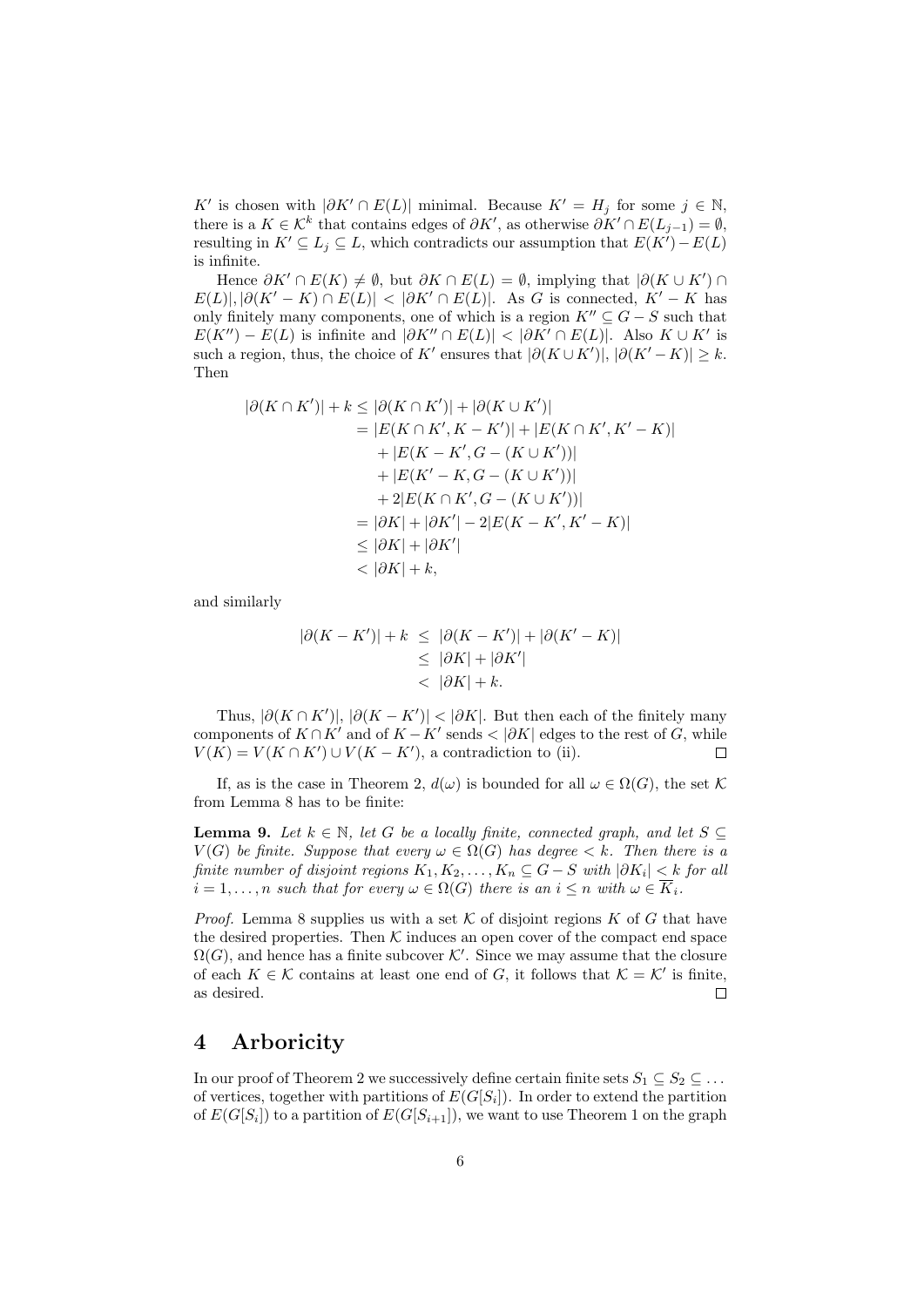$\tilde{G}$  obtained from  $G[S_{i+1}]$  by contracting  $S_i$  to a vertex, which we can do if the arboricity condition holds for  $\tilde{G}$ . The following lemma ensures that there is a way to choose the  $S_i$  so that it does:

**Lemma 10.** Let  $k \in \mathbb{N}$ , and let G be a locally finite graph in which no set of  $\ell$  vertices induces more than  $k(\ell - 1)$  edges. Then for every finite  $S ⊆ V(G)$ there is a finite  $S' \subseteq V(G)$  with  $S' \supseteq S$  such that  $||G[X]|| + |E(X, S')| \leq k|X|$ for each  $X \subseteq V(G - S')$ .

*Proof.* Put  $S_0 := S$ , and for  $i \geq 1$  successively define  $S_i$  as  $S_{i-1} \cup X_i$  if there is an  $X_i \subseteq V(G - S_{i-1})$  such that  $||G[X_i]|| + |E(X_i, S_{i-1})| > k|X_i|$ . Observe that then  $X_i$  is finite. Either the process stops at some  $I \in \mathbb{N}$  in which case we put  $S' := S_I$  and are done, or we obtain an infinite sequence  $S_0 \subseteq S_1 \subseteq \ldots$  together with the corresponding  $X_i$ . In the latter case, consider for  $n := k|S|$  the set  $S_n$ . By choice of the  $X_i$ ,

$$
||G[S_n]|| \geq \sum_{i=1}^n (k|X_i| + 1) = k(\sum_{i=1}^n |X_i| + |S|) = k|S_n| > k(|S_n| - 1),
$$

contradicting our assumption that the arboricity condition holds for G.  $\Box$ 

We define for a vertex  $v \in V(G)$  and for  $i \in \mathbb{N}$  the set  $N_i(v)$  to be the set of all vertices with distance i to v (thus, in particular,  $N_1(v) = N(v)$ ). For the set  $\{N_i(x) : x \in X\}$ , where  $X \subseteq V(G)$  and  $i \in \mathbb{N}$ , we write  $N_i(X)$ .

*Proof of Theorem 2.* We successively define for all  $i \in \mathbb{N}$  finite sets  $S_i \subseteq V(G)$ , together with k edge-disjoint forests  $F_1^i, \ldots, F_k^i$ , such that

- (i)  $S_{i-1}$  ∪  $N(S_{i-1}) \subseteq S_i$ , for  $i \geq 2$ ;
- (ii)  $F_j^{i-1} \subseteq F_j^i$ , for  $j = 1, \ldots, k$  and  $i \geq 2$ ;
- (iii)  $\bigcup_{j=1}^{k} E(F_j^i) = E(G[S_i])$ ; and
- (iv) If  $C \subseteq G$  is a cycle so that  $C \cap G[S_i] \subseteq F_i^i$  mod k, then  $V(C) \cap S_{i-1} = \emptyset$ , for  $i \geq 2$ .

We claim that the (by (ii) well-defined) unions  $\bigcup_{i=1}^{\infty} F_1^i, \ldots, \bigcup_{i=1}^{\infty} F_k^i$  are the desired topological forests. Indeed, (i) and (iii) ensure that their edge sets partition  $E(G)$ , since we may assume G to be connected. Suppose that there is  $a \, j \in \{1, \ldots, k\}$  so that  $\bigcup_{i=1}^{\infty} F_j^i$  contains an infinite cycle C of G. Let v be a vertex in  $V(C)$ . By (i), we can choose  $i \geq 2$  so that  $v \in S_{i-1}$  and  $j = i \mod k$ . This contradicts (iv).

A further condition is needed to make the successive choice of the forests  $F_j^i$ possible. We require that for  $i \in \mathbb{N}$ 

(v)  $||G[X]|| + |E(X, S_i)| \le k|X|$  for every  $X \subseteq V(G - S_i)$ .

Let  $S_1$  be any one-elemented subset of  $V(G)$  and put  $F_1^1, \ldots, F_k^1 := \emptyset$ ; this choice obviously satisfies (iii) and (v), which is all we required for  $i = 1$ . So suppose  $i \geq 2$ , and that  $S_{\ell}, F_1^{\ell}, \ldots, F_k^{\ell}$  are already defined for  $\ell < i$  and satisfy (i)–(v). Since  $S_{i-1}$  is finite, Lemma 9 yields a finite number of regions  $K_1, \ldots, K_n \subseteq$  $G - S_{i-1}$  of G such that  $|\partial K_m| < 2k$  for all  $m = 1, \ldots, n$  and such that every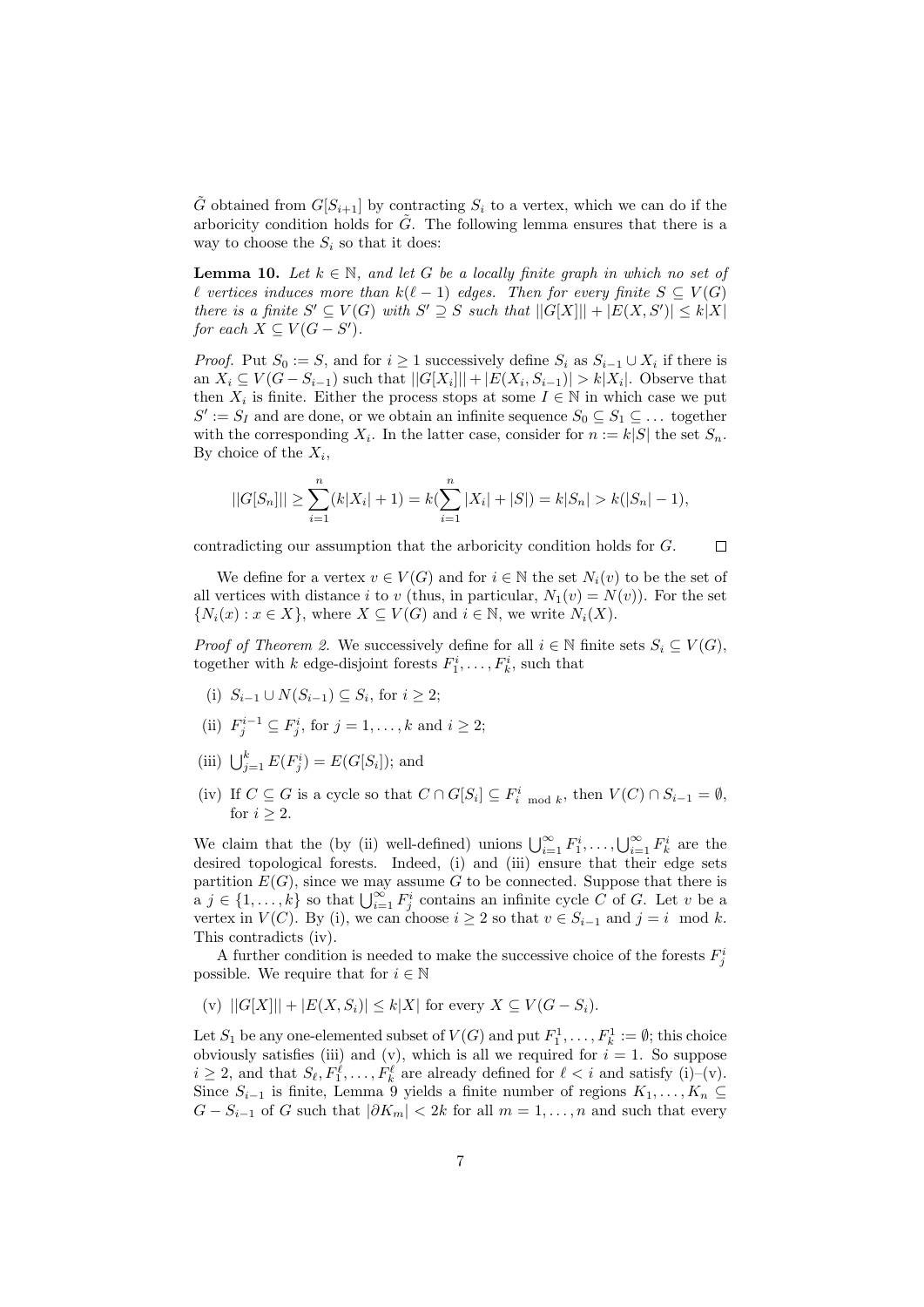end of G lies in the closure of one of the  $K_m$ . Then  $T := V(G - \bigcup_{m=1}^n K_m)$ has only finitely many components, none of which may contain a ray. Thus T is finite, hence, as  $\bigcup_{m=1}^{n} \partial K_m \big| < \infty$ , also  $S := T \cup \bigcup_{m=1}^{n} N(G - K_m)$  is finite. So Lemma 10 yields a finite  $S' \supseteq S$ . Put  $S_i := S'$  and observe that conditions (i) and (v) are satisfied.

In order to define the forests  $F_1^i, \ldots, F_k^i$ , we consider the multigraph  $\tilde{G}$  obtained from  $G[S_i]$  by contracting  $S_{i-1}$  to the vertex  $s_{i-1}$ , keeping multiple edges but deleting loops (if necessary, we first make  $S_{i-1}$  connected by adding some extra edges). Note that  $K_m \cap G[S_i] = K_m \cap \tilde{G} \subseteq \tilde{G}$  and furthermore, as  $\partial K_m \subseteq E(G[S_i])$ , also  $\partial K_m \subseteq E(G)$ . Condition (v) for  $i-1$  (together with the arboricity condition for  $G$ ) implies that in the finite multigraph  $G$ , no set of  $\ell$  vertices induces more than  $k(\ell - 1)$  edges. Hence, by Theorem 1 there is a partition of  $E(\tilde{G})$  into the edge sets of k forests  $\tilde{F}_1, \ldots, \tilde{F}_k \subseteq \tilde{G}$ . Let  $I := i$ mod k and assume the  $\tilde{F}_j$  are chosen so that  $|E(\tilde{F}_I) \cap \bigcup_{m=1}^n \partial K_m|$  is minimal.

We claim that for  $m = 1, \ldots, n$ :

all edges in 
$$
E(\tilde{F}_I) \cap \partial K_m
$$
 are incident with the same component of  $\tilde{F}_I \cap K_m$ . (1)

Then the partition of  $E(\tilde{G})$  into  $E(\tilde{F}_1), \ldots, E(\tilde{F}_k)$  corresponds to a partition of  $E(G[S_i]) - E(G[S_{i-1}])$  into the edge sets of k forests  $F_1, \ldots, F_k \subseteq G[S_i]$ . Put  $F_j^i := F_j^{i-1} \cup F_j$  for  $j = 1, ..., k$ , and observe that  $F_j^i$  is a forest since  $F_j^{i-1}$ as well as  $F_j$  is acyclic, and any cycle meeting both contains a subgraph that corresponds to a cycle of  $\tilde{F}_j$ . This choice satisfies (ii) and (iii). In order to see (iv), let  $C \subseteq G$  be a cycle with  $C \cap G[S_i] \subseteq F_I^i$ , and suppose  $V(C) \cap S_{i-1} \neq \emptyset$ . By Theorem 5, C meets each  $\partial K_m$  in an even number of edges. For every two edges in  $E(C) \cap \partial K_m$  there is a path in  $F_I^i \cap K_m$  that connects their endvertices in  $K_m$ , because of (1). So, if  $E(C) \cap \partial K_m \neq \emptyset$ , we can substitute  $C \cap K_m$ with the union of these paths. Doing so successively for all  $m$ , we obtain a finite subgraph of the forest  $F_I^i$ , that has only vertices of degree  $\geq 2$ , and thus contains a cycle, which is impossible. This establishes (iv).

So, let us prove (1). Consider an  $m \in \{1, ..., n\}$ . As otherwise (1) is clearly satisfied for m, suppose that  $|E(\tilde{F}_I) \cap \partial \tilde{K}_m| \geq 2$ . Because  $|\partial K_m| < 2k$ , there is then a  $j \in \{1, ..., k\}$  such that  $|E(\tilde{F}_j) \cap \partial K_m| \leq 1$ . We may assume that there indeed is an edge  $e \in E(\tilde{F}_j) \cap \partial K_m$ , as otherwise taking any edge from  $E(\tilde{F}_I) \cap \partial K_m$  and adding it to  $\tilde{F}_j$  clearly yields a better choice of the forests  $\tilde{F}_1, \ldots, \tilde{F}_k$ . Let  $e = vw$  with  $v \in V(K_m)$  and  $w \in V(\tilde{G} - K_m)$ .

Now, consider the graph  $\tilde{F}$  obtained from  $\tilde{F}_I$  by contracting the components of  $\tilde{F}_I \cap K_m$  and of  $\tilde{F}_I - K_m$ , deleting loops. Then  $E(\tilde{F}) = E(\tilde{F}_I) \cap \partial K_m$ ; furthermore,  $\tilde{F}$  is a forest, as  $\tilde{F}_I$  is one. Let  $\tilde{v} \in V(\tilde{F})$  be the vertex whose branch-set in  $\tilde{F}_I$  contains v. Choose  $X \subseteq V(\tilde{F})$  with  $\tilde{v} \in X$  such that the branch-set of each  $x \in X$  lies in  $K_m$  and that every non-trivial component of  $\tilde{F}$ has exactly one vertex in X. Now, put  $E_1 := E(X, N_1(X)) \cup E(N_2(X), N_3(X)) \cup$ ... and  $E_2 := E(N_1(X), N_2(X)) \cup E(N_3(X), N_4(X)) \cup ...$ ; these two sets clearly partition  $E(\tilde{F})$ . Observe that in  $\tilde{G}$ 

each component of  $\tilde{F}_I - K_m$  is adjacent to at most one edge of  $E_1$ , (2)

and

each component of  $\tilde{F}_I \cap K_m$  is adjacent to at most one edge of  $E_2 \cup e$ . (3)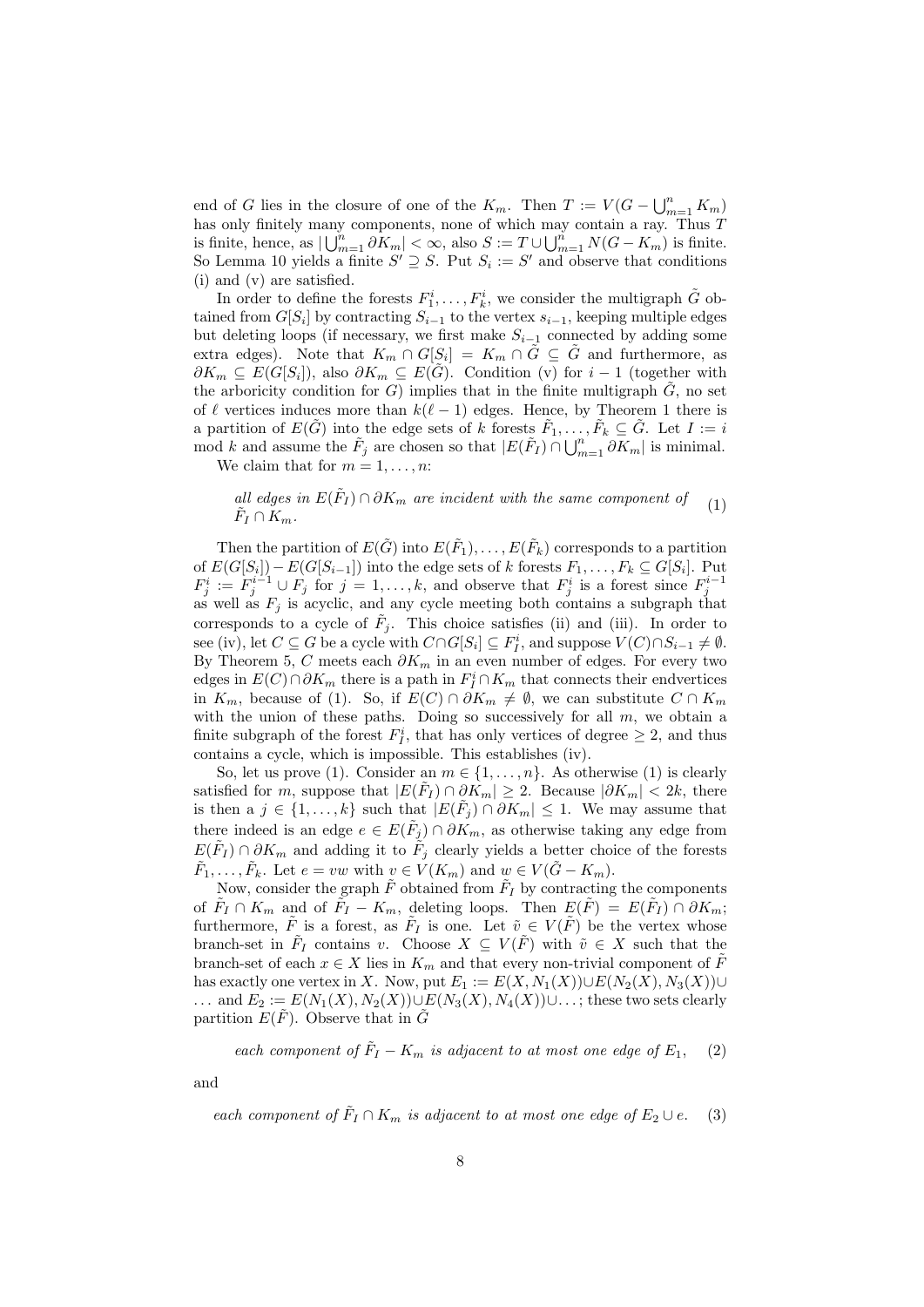Put  $H_{\ell} := \tilde{F}_{\ell}$  for  $\ell \in \{1, \ldots, k\} \setminus \{I, j\}$  and let  $H_I, H_j$  be subgraphs of  $\tilde{G}$ with

$$
E(H_I) := E(\tilde{F}_I - K_m) \cup E_1 \cup E(\tilde{F}_j \cap K_m),
$$
  

$$
E(H_j) := E(\tilde{F}_j - K_m) \cup E_2 \cup e \cup E(\tilde{F}_I \cap K_m).
$$

We claim that  $H_I$  and  $H_j$  are forests. Indeed, any cycle in  $H_I$  contains edges of  $E_1$ , and thus a path in  $\tilde{F}_I - K_m$  that connects two edges of  $E_1$ , which is impossible, by (2). On the other hand, any cycle in  $H_i$  must contain edges of  $E_2 \cup e$ , and thus a path in  $\tilde{F}_I \cap K_m$  that connects two edges of  $E_2 \cup e$ , a contradiction to (3).

Hence, as  $E(H_1), \ldots, E(H_k)$  clearly partition  $E(\tilde{G})$ , and  $E(\tilde{F}_I \cap \bigcup_{m=1}^n \partial K_m)$  $E(H_I \cap \bigcup_{m=1}^n \partial K_m) \cup E_2$ , the choice of  $\tilde{F}_1, \ldots, \tilde{F}_k$  implies that  $E_2 = \emptyset$ . Suppose there is an edge  $e' \in E_1 = E_1 \cup E_2 = E(\tilde{F}_1) \cap \partial K_m$ , with endvertex x in  $K_m$ , such that there is no v-x path in  $\tilde{F}_I \cap K_m$ . Then put  $H'_I := (V(H_I), E(H_I) - \{e'\})$ and  $H'_j := (V(H_j), E(H_j) + \{e'\})$ . Observe that  $H'_j$  is a forest, as any cycle in  $H'_{j}$  contains both e and e', and thus a v-x path in  $\tilde{F}_{I} \cap K_{m}$ , which is impossible. But since  $H'_I$  has less edges in  $\bigcup_{m=1}^n \partial K_m$  than  $\tilde{F}_I$ , this contradicts the choice of  $\tilde{F}_1, \ldots, \tilde{F}_k$ .

So every edge in  $E(\tilde{F}_I) \cap \partial K_m$  is incident with the component of  $\tilde{F}_I - K_m$ that contains  $v$ , establishing  $(1)$ .

# 5 Tree-packing

Clearly, (i) of Theorem 3 is equivalent to G being the edge-disjoint union of  $k$ spanning connected subgraphs. Tutte [13] weakens this version of condition (i) in order to extend the theorem to locally finite graphs. He replaces 'connected' with 'semi-connected', defined as follows: A subgraph  $H$  of a multigraph  $G$  is semi-connected in G if every bipartition of  $V(G)$  is crossed either by an edge of  $H$  or by infinitely many edges of  $G$ .

**Theorem 11** (Tutte  $[13]$ ). For a locally finite multigraph G the following statements are equivalent:

- (i)  $G$  is the edge-disjoint union of  $k$  spanning semi-connected subgraphs;
- (ii) every partition of  $V(G)$ , into  $r \in \mathbb{N}$  sets say, is crossed by at least  $k(r-1)$ edges of G.

Considering Oxley's [12] counterexample, Tutte's infinite version of his theorem is in a sense best possible, but it certainly lacks the intuitive appeal of Theorem 3. However, in our topological setting the extension suddenly becomes quite natural: semi-connectedness of a spanning subgraph  $H \subseteq G$  is the same as topological connectedness of its closure in  $|G|$ .

**Lemma 12.** A spanning subgraph  $H$  of a locally finite multigraph  $G$  is semiconnected in G if and only if its closure  $\overline{H}$  in  $|G|$  is topologically connected.

For the proof, we need the following lemma.

**Lemma 13** (Diestel and Kühn [4]). Let U be an infinite set of vertices in a locally finite, connected graph. Then there exists a ray R together with an infinite set of disjoint  $U-V(R)$  paths.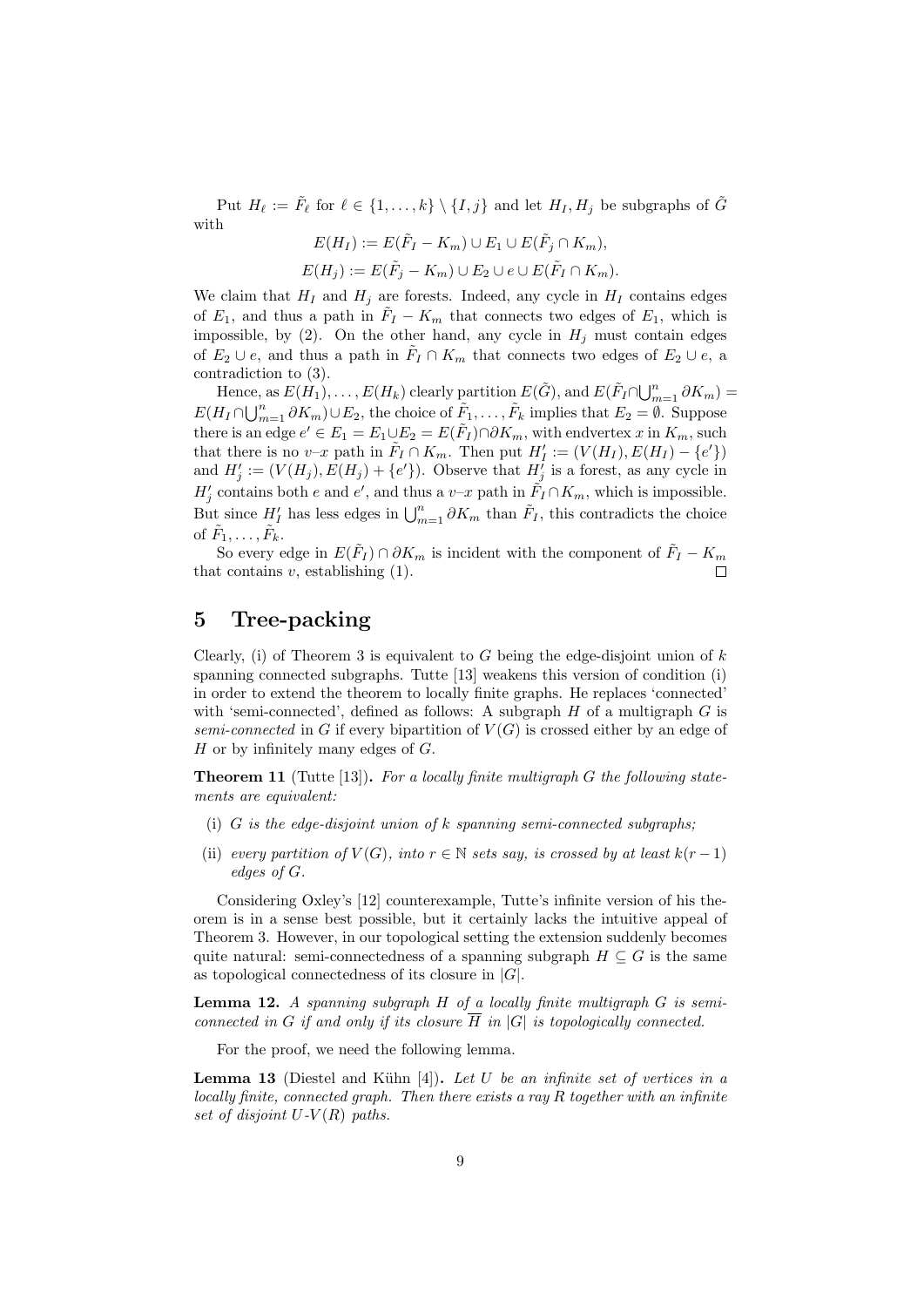*Proof of Lemma 12.* If H is not semi-connected, then  $V(G)$  can be partitioned into two non-empty sets  $U, W$  with no  $H$ -edge and only finitely many  $G$ -edges going from U to W. Then the closures of  $H[U]$  and of  $H[W]$  are disjoint open subsets of  $\overline{H}$  (in the subspace topology of  $\overline{H} \subseteq |G|$ ), hence  $\overline{H}$  is not topologically connected.

To prove the forward implication, suppose H is semi-connected in G but  $\overline{H}$  is not topologically connected. Then  $\overline{H}$  is a disjoint union of two open non-empty subsets. Let U and W be the intersections of those two subsets with  $V(G)$ ; then H contains no U–W edge, we have  $U \cup W = V(H) = V(G)$ , and  $\overline{U} \cap \overline{W} = \emptyset$ (closures taken in  $\overline{H}$ , but that is the same as in  $|G|$  since  $\overline{H}$  contains all ends). Since  $H$  is semi-connected, there is an infinite set  $F$  of  $U-W$  edges in  $G$ ; let  $U_F$  be the set of vertices in U incident with an edge of F. By Lemma 13, G contains a ray R together with an infinite set of disjoint  $U_F$ -V(R) paths. As F is infinite but G is locally finite, there is also an infinite set of disjoint  $W-V(R)$ paths. Hence every neighbourhood of the end  $\omega$  that contains R meets both U and W, ie.  $\omega \in \overline{U} \cap \overline{W} \neq \emptyset$ , a contradiction.  $\Box$ 

So the semi-connected subgraphs of Theorem 11 have closures that are topologically connected subsets of  $|G|$ . We now show that each of these contains a topological spanning tree:

**Lemma 14.** Let  $G$  be a locally finite multigraph, and let  $H$  be a spanning subgraph of G such that  $\overline{H} \subseteq |G|$  is topologically connected. Then  $\overline{H}$  contains a topological spanning tree of  $|G|$ .

*Proof.* Since H spans G and  $\overline{H}$  is topologically connected, G is connected and therefore countable. Let  $e_1, e_2, \ldots$  be an enumeration of  $E(H)$ . Put  $H_0 := H$ , and for  $i \geq 1$  let  $H_i := H_{i-1} - e_i$  if  $H_{i-1} - e_i$  is topologically connected, and  $H_i := H_{i-1}$  otherwise. Obviously, all  $H_i$  are topologically connected.

So  $T := \bigcap_{i=1}^{\infty} H_i$  spans G, and its closure  $\overline{T}$  does not contain any circles. Indeed, suppose there is a circle  $C \subseteq \overline{T}$ , which then contains an edge,  $e_i$  say. Hence  $H_i = H_{i-1}$ , ie.  $H_{i-1} - e_i$  is not topologically connected, and thus allows a partition into two disjoint open sets  $U, V$ . As  $\overline{H_{i-1}}$  is topologically connected, U and V each contain an endpoint of  $e_i$ . These are the endpoints of an arc  $A \subseteq C$  that avoids all inner points of  $e_i$ . As U and V are open and disjoint,  $A \setminus (U \cup V) \neq \emptyset$ . On the other hand,  $A \subseteq \overline{T - e_i} \subseteq \overline{H_{i-1} - e_i} \subseteq U \cup V$ , yielding the desired contradiction.

Hence, if T is semi-connected, then by Lemma 12 (and Theorem 6),  $\overline{T}$  is a topological spanning tree of  $G$ . If  $T$  is not semi-connected, then  $G$  has a finite cut F that contains no edges of T. Thus there is an  $i \in \mathbb{N}$  such that  $F \cap E(H_i) = \emptyset$ . This yields a partition of  $H_i$  into two disjoint open sets, contradicting our assumption that  $H_i$  is topologically connected.  $\Box$ 

We finally prove our generalisation of the tree-packing theorem to locally finite graphs:

*Proof of Theorem 4.* From Lemma 14 follows that (i) holds if and only if G is the edge-disjoint union of  $k$  spanning subgraphs with topologically connected closure in  $|G|$ . The latter in turn is equivalent to (ii), by Theorem 11 and Lemma 12. П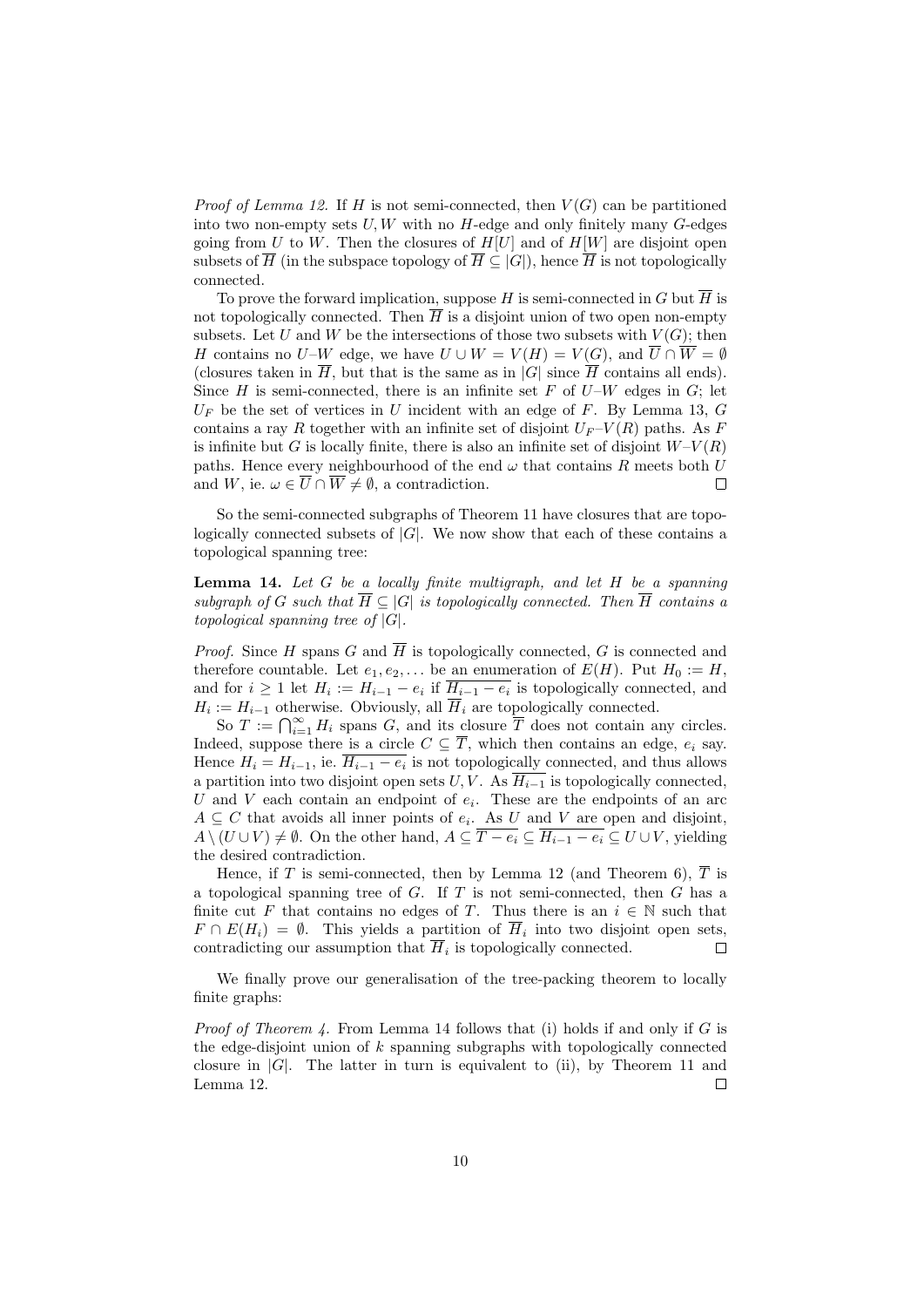The tree-packing theorem can also be generalised to some graphs that are not locally finite: those in which no two vertices are linked by infinitely many independent paths. Since no two vertices in such a graph dominate the same end (send infinite fans to its rays), we can indentify every dominated end with the unique vertex that dominates it, without changing the topology on  $G$  itself. The resulting topology on  $|G|$ , IToP, was introduced and studied in [4]. The proof of Thm 4 generalises to such graphs with IToP (but not with ToP) in a straightforward way, which appears to be the most general natural form that the infinite tree packing theorem can take.

## Acknowledgment

I would like to thank Henning Bruhn and Reinhard Diestel for donating Section 5 to this paper, so that our results on the related topics of arboricity and treepacking may appear in the same place.

### References

- [1] H. Bruhn and M. Stein. On end degrees and infinite circuits in locally finite graphs. To appear in Combinatorica.
- [2] R. Diestel. The cycle space of an infinite graph. Comb., Probab. Comput., 14:59–79, 2005.
- [3] R. Diestel. Graph Theory (3rd ed.). Springer-Verlag, 2005.
- [4] R. Diestel and D. Kühn. On infinite cycles I. Combinatorica, 24:69–89. 2004.
- [5] R. Diestel and D. K¨uhn. On infinite cycles II. Combinatorica, 24:91–116, 2004.
- [6] R. Diestel and D. Kühn. Topological paths, cycles and spanning trees in infinite graphs. Europ. J. Combinatorics, 25:835–862, 2004.
- $[7]$  H. Freudenthal. Über die Enden topologischer Räume und Gruppen. Math. Zeitschr., 33:692–713, 1931.
- [8] H.A. Jung. Connectivity in infinite graphs. In L. Mirsky, editor, Studies in Pure Mathematics. Academic Press, 1971.
- [9] C.St.J.A. Nash-Williams. Edge-disjoint spanning trees of finite graphs. J. London Math. Soc., 36:445–450, 1961.
- [10] C.St.J.A. Nash-Williams. Decomposition of finite graphs into forests. J. London Math. Soc., 39:12, 1964.
- [11] C.St.J.A. Nash-Williams. Infinite graphs—a survey. J. Combin. Theory, 3:286–301, 1967.
- [12] J.G. Oxley. On a packing problem for infinite graphs and independence. J. Combin. Theory (Series B), 26:123–130, 1979.